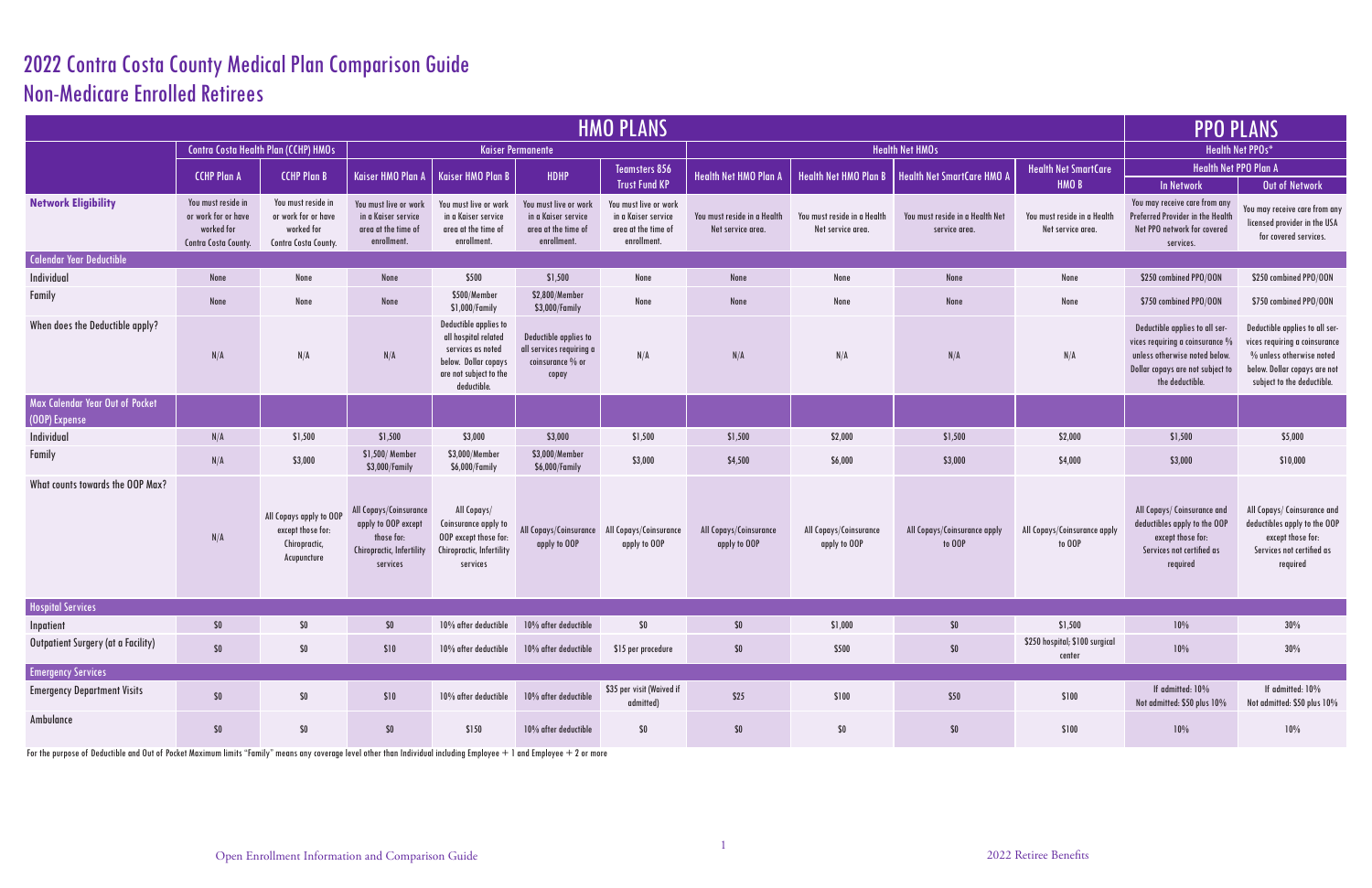## 2022 Contra Costa County Medical Plan Comparison Guide Non-Medicare Enrolled Retirees - Continued

| <b>HMO PLANS</b>                                                                      |                                                                    |                                                                      |                                                                                                      |                                             |                                                                                               |                                                                                |                                                                                                                                                       |                                                                                                                                                        |                                                                                                                                                  |                                                                                                                                                  |                                                                                                                                                                                                                                   | <b>PPO PLANS</b>                                                                                                                                                            |  |
|---------------------------------------------------------------------------------------|--------------------------------------------------------------------|----------------------------------------------------------------------|------------------------------------------------------------------------------------------------------|---------------------------------------------|-----------------------------------------------------------------------------------------------|--------------------------------------------------------------------------------|-------------------------------------------------------------------------------------------------------------------------------------------------------|--------------------------------------------------------------------------------------------------------------------------------------------------------|--------------------------------------------------------------------------------------------------------------------------------------------------|--------------------------------------------------------------------------------------------------------------------------------------------------|-----------------------------------------------------------------------------------------------------------------------------------------------------------------------------------------------------------------------------------|-----------------------------------------------------------------------------------------------------------------------------------------------------------------------------|--|
|                                                                                       | <b>Contra Costa Health Plan (CCHP) HMOs</b>                        |                                                                      |                                                                                                      | <b>Kaiser Permanente</b>                    |                                                                                               |                                                                                |                                                                                                                                                       | <b>Health Net HMOs</b>                                                                                                                                 | <b>Health Net SmartCare</b>                                                                                                                      |                                                                                                                                                  | <b>Health Net PPOs</b>                                                                                                                                                                                                            |                                                                                                                                                                             |  |
|                                                                                       | <b>CCHP Plan A</b>                                                 | <b>CCHP Plan B</b>                                                   | <b>Kaiser HMO Plan A</b>                                                                             | Kaiser HMO Plan B                           | HDHP                                                                                          | Teamsters 856                                                                  |                                                                                                                                                       | Health Net HMO Plan A   Health Net HMO Plan B                                                                                                          | <b>Health Net SmartCare</b>                                                                                                                      | <b>Health Net SmartCare</b>                                                                                                                      |                                                                                                                                                                                                                                   | Health Net PPO Plan A                                                                                                                                                       |  |
|                                                                                       |                                                                    |                                                                      |                                                                                                      |                                             |                                                                                               | <b>Trust Fund KP</b>                                                           |                                                                                                                                                       |                                                                                                                                                        | HMO A                                                                                                                                            | HMO <sub>B</sub>                                                                                                                                 | <b>In Network</b>                                                                                                                                                                                                                 | Out of Netwo                                                                                                                                                                |  |
| <b>Physician Services</b>                                                             |                                                                    |                                                                      |                                                                                                      |                                             |                                                                                               |                                                                                |                                                                                                                                                       |                                                                                                                                                        |                                                                                                                                                  |                                                                                                                                                  |                                                                                                                                                                                                                                   |                                                                                                                                                                             |  |
| <b>Office Visits</b>                                                                  | \$0                                                                | \$5                                                                  | \$10                                                                                                 | \$20                                        | 10% after deductible                                                                          | \$15                                                                           | \$10                                                                                                                                                  | \$20                                                                                                                                                   | \$15                                                                                                                                             | \$30                                                                                                                                             | \$10                                                                                                                                                                                                                              | 30%                                                                                                                                                                         |  |
| <b>Preventive Exams</b>                                                               | $$0$$                                                              | $$0\,$                                                               | \$0                                                                                                  | $$0\,$                                      | $$0$$                                                                                         | $\$0$                                                                          | $$0$$                                                                                                                                                 | \$0                                                                                                                                                    | $$0$$                                                                                                                                            | $\$0$                                                                                                                                            | $$0$$                                                                                                                                                                                                                             | Not Covered                                                                                                                                                                 |  |
| <b>Urgent Care Visits</b>                                                             | \$0                                                                | \$5                                                                  | \$10                                                                                                 | \$20                                        | 10% after deductible                                                                          | \$15                                                                           | \$5 for medical urgent care<br>services<br>\$10 for urgent care services<br>related to health, chemical<br>dependency or substonce<br>abuse disorders | \$50 for medical urgent care<br>services<br>\$20 for urgent care services<br>related to health, chemical<br>dependency or substonce<br>abuse disorders | \$25 for medical urgent care services<br>\$15 for urgent care services related<br>to health, chemical dependency or<br>substonce abuse disorders | \$50 for medical urgent care services<br>\$30 for urgent care services related<br>to health, chemical dependency or<br>substonce abuse disorders | If admitted: 10%<br>Not admitted: \$50 plus 10% for<br>medical urgent care services \$10<br>(deductible waived) for urgent care<br>servic es related to behavioral<br>health, chemical dependency or<br>substonce abuse disorders | If admitted: 10<br>Not admitted: \$50 pl<br>for medical urgent car<br>\$10 (deductible waived)<br>care services related to<br>health, chemical deper<br>substonce abuse dis |  |
| <b>Allergy Injections</b>                                                             | \$0                                                                | \$0                                                                  | \$3                                                                                                  | \$0                                         | 10% after deductible                                                                          | $\$0$                                                                          | $$0$$                                                                                                                                                 | $$0\,$                                                                                                                                                 | \$0                                                                                                                                              | $$0\,$                                                                                                                                           | 10%                                                                                                                                                                                                                               | 30%                                                                                                                                                                         |  |
| Physical, Occupational, Speech Therapy                                                | \$0                                                                | \$5                                                                  | \$10                                                                                                 | \$20                                        | 10% after deductible                                                                          | \$15                                                                           | \$10                                                                                                                                                  | \$0                                                                                                                                                    | \$15                                                                                                                                             | \$30                                                                                                                                             | 10%                                                                                                                                                                                                                               | 30%                                                                                                                                                                         |  |
| <b>Diagnostic X-Ray &amp; Lab</b>                                                     | \$0                                                                | \$0                                                                  | \$0                                                                                                  | \$10                                        | 10% after deductible                                                                          | \$0                                                                            | \$0                                                                                                                                                   | \$0                                                                                                                                                    | \$0                                                                                                                                              | \$0 copay; \$100 copay for<br>complex radiology (CT, SPECT,<br><b>MRI MUGA and PET)</b>                                                          | 10%                                                                                                                                                                                                                               | 30%                                                                                                                                                                         |  |
| <b>Prescription Drugs</b>                                                             |                                                                    |                                                                      |                                                                                                      |                                             |                                                                                               |                                                                                |                                                                                                                                                       |                                                                                                                                                        |                                                                                                                                                  |                                                                                                                                                  |                                                                                                                                                                                                                                   |                                                                                                                                                                             |  |
| Retail Pharmacy - 30 (Kaiser or Health<br>Net) or 90 (CCHP) day supply                | \$0                                                                | \$3 up to 90 day<br>supply                                           | \$10 generic up to 100 day \$10 generic up to 30 day<br>supply<br>\$20 brand up to 100 day<br>supply | supply<br>\$30 brand up to 30 day<br>supply | \$10 generic up to 30<br>day after deducible<br>\$30 brand<br>up to 30 day after<br>deducible | \$10 generic (up to 100<br>day supply)<br>\$20 brand (up to 100<br>day supply) | \$10 generic<br>\$20 brand<br>\$35 non-formulary                                                                                                      | \$10 generic<br>\$20 brand<br>\$35 non-formulary                                                                                                       | \$10 generic, \$20 brand,<br>\$35 non-formulary,<br>Self-injectables 30%,<br>\$250 max per script                                                | \$10 generic, \$30 brand,<br>\$50 non-formulary,<br>Self-injectables 30%,<br>\$250 max per script                                                | \$5                                                                                                                                                                                                                               | \$5                                                                                                                                                                         |  |
| Mail-Order Pharmacy -<br>100 (Kaiser) or 90 (Health Net or<br><b>CCHP)</b> day supply | Covered                                                            | \$3 up to 90 day<br>supply                                           | \$10 generic<br>\$20 brand                                                                           | \$20 generic<br>\$60 brand                  | \$20 generic after<br>deductible<br>\$60 brand after<br>deductible                            | \$10 generic<br>\$20 brand                                                     | \$20 generic<br>\$40 brand<br>\$70 non-formulary                                                                                                      | \$20 generic<br>\$40 brand<br>\$70 non-formulary                                                                                                       | \$20 generic, \$40 brand<br>\$70 non-formulary                                                                                                   | \$20 generic, \$75 brand<br>\$125 non-formulary                                                                                                  | \$10                                                                                                                                                                                                                              | \$10                                                                                                                                                                        |  |
| Additional Services                                                                   |                                                                    |                                                                      |                                                                                                      |                                             |                                                                                               |                                                                                |                                                                                                                                                       |                                                                                                                                                        |                                                                                                                                                  |                                                                                                                                                  |                                                                                                                                                                                                                                   |                                                                                                                                                                             |  |
| <b>Durable Medical Equipment</b>                                                      | \$0                                                                | \$0                                                                  | \$0                                                                                                  | 20% (no deductible)                         | 10% after deductible                                                                          | $$0$$                                                                          | $$0$$                                                                                                                                                 | \$0                                                                                                                                                    | \$0                                                                                                                                              | $\$0$                                                                                                                                            | 50%                                                                                                                                                                                                                               | 50%                                                                                                                                                                         |  |
| Vision (Routine exam only, materials<br>not covered except as noted)                  | \$0; up to \$65 allowance<br>annually for glasses or<br>contacts   | \$5; up to \$65 allow-<br>ance annually for<br>glasses or contacts   | \$0                                                                                                  | \$0                                         | 10% after deductible                                                                          | $$0$$                                                                          | \$10                                                                                                                                                  | \$20                                                                                                                                                   | \$15                                                                                                                                             | \$30                                                                                                                                             | \$10 through age 16                                                                                                                                                                                                               | Not Covered                                                                                                                                                                 |  |
| <b>Hearing Exams</b>                                                                  | $$0*$                                                              | \$5 *                                                                | \$0\$                                                                                                | SO.                                         | \$0                                                                                           | \$0                                                                            | \$10                                                                                                                                                  | \$20                                                                                                                                                   | \$15                                                                                                                                             | \$30                                                                                                                                             | \$10 through age 16                                                                                                                                                                                                               | <b>Not Covered</b>                                                                                                                                                          |  |
| Infertility - diagnosis and treatment<br>only                                         | \$0 Infertility -<br>diagnosis and artificial<br>insemination only | \$5 Infertility - diag-<br>nosis and artificial<br>insemination only | \$10                                                                                                 | 50% (no deductible)                         | <b>Not Covered</b>                                                                            | Subject to applicable<br>copays                                                | $50\%$                                                                                                                                                | 50%                                                                                                                                                    | $50\%$                                                                                                                                           | $50\%$                                                                                                                                           | 50% after \$500 Infertility<br>deductible; (maximum benefit<br>of \$2500 per calendaryear and<br>lifetime maximumbenefit of<br>\$10,000                                                                                           | 50% after \$500 In<br>deductible; (maximu<br>of \$2500 per calenda<br>lifetime maximumb<br>\$10,000                                                                         |  |
| <b>Home Health Services</b>                                                           | \$0                                                                | $$0\,$                                                               | \$0 up to 100 visits                                                                                 | \$0 up to 100 visits                        | \$0 up to 100 visits                                                                          | $$0\,$                                                                         | \$0                                                                                                                                                   | \$20 starting w/31st day                                                                                                                               | \$15 starting w/ 31st day, up to<br>100 days                                                                                                     | \$30 starting w/ 31 st day, up to<br>100 days                                                                                                    | 20%; up to 100 visits combined<br><b>PPO/OON</b>                                                                                                                                                                                  | $20\%$ ; up to $100$ visits<br><b>PPO/OON</b>                                                                                                                               |  |
| <b>Skilled Nursing Care</b>                                                           | \$0 up to 100 days per<br>benefit period                           | \$0 up to 100 days per<br>benefit period                             | \$0 up to 100 days                                                                                   | 10% (no deductible)<br>up to 100 days       | 10% after deductible,<br>100 days                                                             | $\$0$                                                                          | \$0 up to 100 days                                                                                                                                    | \$1,000 up to 100 days                                                                                                                                 | \$500 up to 100 days                                                                                                                             | \$1,500 up to 100 days                                                                                                                           | 20%; up to 100 visits combined<br><b>PPO/OON</b>                                                                                                                                                                                  | 20%; up to 100 visits<br><b>PPO/OON</b>                                                                                                                                     |  |
| Hospice                                                                               | \$0                                                                | \$0                                                                  | \$0                                                                                                  | \$0                                         | $$0\,$                                                                                        | \$0                                                                            | $$0\,$                                                                                                                                                | \$0                                                                                                                                                    | $$0$$                                                                                                                                            | \$0                                                                                                                                              | 20%                                                                                                                                                                                                                               | 20%                                                                                                                                                                         |  |
| Acupuncture                                                                           | \$0 up to 10 visits                                                | \$5 up to 10 visits                                                  | Not self refferal*                                                                                   | Not self refferal*                          | Not self refferal*                                                                            | \$15                                                                           | Discounts available                                                                                                                                   | Discounts available                                                                                                                                    | \$10 up to 20 visits (Combined<br>with chiropractic)                                                                                             | \$10 up to 20 visits (Combined<br>with chiropractic)                                                                                             | 20%                                                                                                                                                                                                                               | $20\%$                                                                                                                                                                      |  |
| Chiropractic                                                                          | \$0 up to 10 visits                                                | \$5 up to 20 visits                                                  | \$15 up to 20 visits                                                                                 | \$15 up to 20 visits                        | <b>Not Covered</b>                                                                            | \$15                                                                           | \$10 up to 20 visits                                                                                                                                  | \$10 up to 20 visits                                                                                                                                   | \$10 up to 20 visits (Combined<br>with chiropractic)                                                                                             | \$10 up to 20 visits (Combined<br>with chiropractic)                                                                                             |                                                                                                                                                                                                                                   |                                                                                                                                                                             |  |
|                                                                                       |                                                                    |                                                                      |                                                                                                      |                                             |                                                                                               |                                                                                |                                                                                                                                                       |                                                                                                                                                        |                                                                                                                                                  |                                                                                                                                                  |                                                                                                                                                                                                                                   |                                                                                                                                                                             |  |

Notes: \* CCHP Plans allow 1 standard hearing aid every 5 years \* \* \* \* \* \* \* Kaiser accupuncture available only with refferal, at Kaiser facilities

|                                                                                                                                                  |                                                                                                                                                                                                                                   | PPO PLANS                                                                                                                                                                                                                        |  |  |  |  |  |
|--------------------------------------------------------------------------------------------------------------------------------------------------|-----------------------------------------------------------------------------------------------------------------------------------------------------------------------------------------------------------------------------------|----------------------------------------------------------------------------------------------------------------------------------------------------------------------------------------------------------------------------------|--|--|--|--|--|
| martCare                                                                                                                                         | <b>Health Net PPOs</b>                                                                                                                                                                                                            |                                                                                                                                                                                                                                  |  |  |  |  |  |
| <b>Health Net SmartCare</b>                                                                                                                      |                                                                                                                                                                                                                                   | <b>Health Net PPO Plan A</b>                                                                                                                                                                                                     |  |  |  |  |  |
| HMO <sub>B</sub>                                                                                                                                 | <b>In Network</b>                                                                                                                                                                                                                 | <b>Out of Network</b>                                                                                                                                                                                                            |  |  |  |  |  |
|                                                                                                                                                  |                                                                                                                                                                                                                                   |                                                                                                                                                                                                                                  |  |  |  |  |  |
| \$30                                                                                                                                             | \$10                                                                                                                                                                                                                              | 30%                                                                                                                                                                                                                              |  |  |  |  |  |
| \$O                                                                                                                                              | \$0                                                                                                                                                                                                                               | Not Covered                                                                                                                                                                                                                      |  |  |  |  |  |
| \$50 for medical urgent care services<br>\$30 for urgent care services related<br>to health, chemical dependency or<br>substonce abuse disorders | If admitted: 10%<br>Not admitted: \$50 plus 10% for<br>medical urgent care services \$10<br>(deductible waived) for urgent care<br>servic es related to behavioral<br>health, chemical dependency or<br>substonce abuse disorders | If admitted: 10%<br>Not admitted: \$50 plus 10%<br>for medical urgent care services<br>\$10 (deductible waived) for urgent<br>care services related to behavioral<br>health, chemical dependency or<br>substonce abuse disorders |  |  |  |  |  |
| \$O                                                                                                                                              | 10%                                                                                                                                                                                                                               | 30%                                                                                                                                                                                                                              |  |  |  |  |  |
| \$30                                                                                                                                             | 10%                                                                                                                                                                                                                               | 30%                                                                                                                                                                                                                              |  |  |  |  |  |
| \$0 copay; \$100 copay for<br>complex radiology (CT, SPECT,<br><b>MRI MUGA and PET)</b>                                                          | 10%                                                                                                                                                                                                                               | 30%                                                                                                                                                                                                                              |  |  |  |  |  |
|                                                                                                                                                  |                                                                                                                                                                                                                                   |                                                                                                                                                                                                                                  |  |  |  |  |  |
| \$10 generic, \$30 brand,<br>\$50 non-formulary,<br>Self-injectables 30%,<br>\$250 max per script                                                | \$5                                                                                                                                                                                                                               | \$5                                                                                                                                                                                                                              |  |  |  |  |  |
| \$20 generic, \$75 brand<br>\$125 non-formulary                                                                                                  | \$10                                                                                                                                                                                                                              | \$10                                                                                                                                                                                                                             |  |  |  |  |  |
|                                                                                                                                                  |                                                                                                                                                                                                                                   |                                                                                                                                                                                                                                  |  |  |  |  |  |
| \$0                                                                                                                                              | 50%                                                                                                                                                                                                                               | 50%                                                                                                                                                                                                                              |  |  |  |  |  |
| \$30                                                                                                                                             | \$10 through age 16                                                                                                                                                                                                               | <b>Not Covered</b>                                                                                                                                                                                                               |  |  |  |  |  |
| \$30                                                                                                                                             | \$10 through age 16                                                                                                                                                                                                               | <b>Not Covered</b>                                                                                                                                                                                                               |  |  |  |  |  |
| 50%                                                                                                                                              | 50% after \$500 Infertility<br>deductible; (maximum benefit<br>of \$2500 per calendaryear and<br>lifetime maximumbenefit of<br>\$10,000)                                                                                          | 50% after \$500 Infertility<br>deductible; (maximum benefit<br>of \$2500 per calendaryear and<br>lifetime maximumbenefit of<br>\$10,000)                                                                                         |  |  |  |  |  |
| \$30 starting w/ 31 st day, up to<br>100 days                                                                                                    | 20%; up to 100 visits combined<br><b>PPO/OON</b>                                                                                                                                                                                  | 20%; up to 100 visits combined<br><b>PPO/OON</b>                                                                                                                                                                                 |  |  |  |  |  |
| \$1,500 up to 100 days                                                                                                                           | 20%; up to 100 visits combined<br><b>PPO/OON</b>                                                                                                                                                                                  | 20%; up to 100 visits combined<br><b>PPO/OON</b>                                                                                                                                                                                 |  |  |  |  |  |
| \$0                                                                                                                                              | 20%                                                                                                                                                                                                                               | 20%                                                                                                                                                                                                                              |  |  |  |  |  |
| \$10 up to 20 visits (Combined<br>with chiropractic)                                                                                             | 20%                                                                                                                                                                                                                               | 20%                                                                                                                                                                                                                              |  |  |  |  |  |
| \$10 up to 20 visits (Combined<br>with chiropractic)                                                                                             | Not covered; Discounts available                                                                                                                                                                                                  | Not covered; Discounts available                                                                                                                                                                                                 |  |  |  |  |  |
| <b>Employee Benefits</b>                                                                                                                         | The PPO benefits available to non-California residents slightly differ<br>from the above. For non-California PPO plan design details, please<br>refer to the Evidence of Coverage (EOC).                                          |                                                                                                                                                                                                                                  |  |  |  |  |  |

2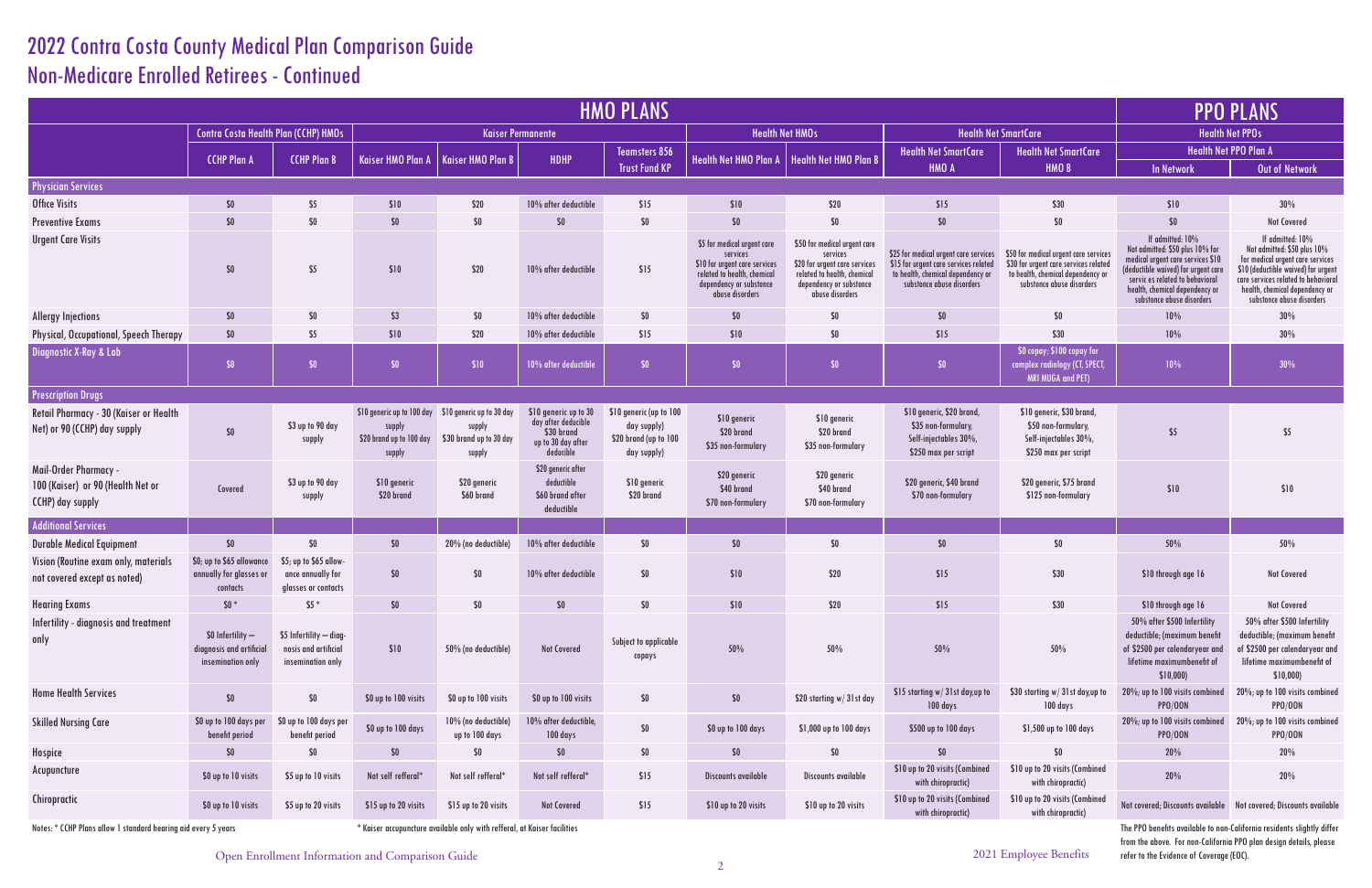## 2022 Contra Costa County Medical Plan Comparison Guide Retiree Plans that Coordinate with Medicare

| <b>HMO PLANS</b>                              |                                                                                     |                                                                                            |                                                                             |                                                                             |                                                                                               |                                                                                               | <b>PPO PLANS</b>                                                                              |                                                                                                    |                                                                                                                                                   |                                                                                                                                                   |  |
|-----------------------------------------------|-------------------------------------------------------------------------------------|--------------------------------------------------------------------------------------------|-----------------------------------------------------------------------------|-----------------------------------------------------------------------------|-----------------------------------------------------------------------------------------------|-----------------------------------------------------------------------------------------------|-----------------------------------------------------------------------------------------------|----------------------------------------------------------------------------------------------------|---------------------------------------------------------------------------------------------------------------------------------------------------|---------------------------------------------------------------------------------------------------------------------------------------------------|--|
|                                               | <b>Contra Costa Health Plan (CCHP) HMOs</b>                                         |                                                                                            | Kaiser Permanente Senior Advantage                                          |                                                                             | <b>Health Net Seniority</b>                                                                   |                                                                                               | <b>Health Net</b>                                                                             | HMO COB                                                                                            | <b>Health Net PPO COB</b>                                                                                                                         |                                                                                                                                                   |  |
|                                               |                                                                                     |                                                                                            |                                                                             |                                                                             | <b>Health Net</b>                                                                             | <b>Health Net</b>                                                                             | <b>Health Net HMO COB</b>                                                                     | <b>Health Net HMO COB</b>                                                                          | Health Net PPO COB Plan A                                                                                                                         |                                                                                                                                                   |  |
|                                               | <b>CCHP Plan A</b>                                                                  | <b>CCHP Plan B</b>                                                                         | KPSA - Plan A                                                               | <b>KPSA</b> - Plan B                                                        | <b>Seniority Plus</b><br><b>Plan A</b>                                                        | <b>Seniority Plus</b><br><b>Plan B</b>                                                        | Plan A                                                                                        | <b>Plan B</b>                                                                                      | <b>In Network</b>                                                                                                                                 | Out of Network                                                                                                                                    |  |
| <b>Network Eligibility</b>                    | You must reside in or work for<br>or have worked for<br><b>Contra Costa County.</b> | You must reside in or work<br>for or have worked for<br><b>Contra Costa County.</b>        | You must live in a Kaiser<br>service area.                                  | You must live in a Kaiser<br>service area.                                  | You must reside in the Health<br>Net Seniority Plus service<br>area.                          | You must reside in the Health<br>Net Seniority Plus service area.                             | You must reside in a Health Net<br>service area.                                              | You must reside in a Health Net<br>service area.                                                   | You may receive care from any Preferred<br>Provider in the Health Net PPO network for<br>covered services.                                        | You may receive care from any licensed<br>provider in the USA for covered services.                                                               |  |
| <b>Calendar Year Deductible</b>               |                                                                                     |                                                                                            |                                                                             |                                                                             |                                                                                               |                                                                                               |                                                                                               |                                                                                                    |                                                                                                                                                   |                                                                                                                                                   |  |
| Individual                                    | None                                                                                | None                                                                                       | None                                                                        | None                                                                        | None                                                                                          | None                                                                                          | None                                                                                          | None                                                                                               | \$250                                                                                                                                             |                                                                                                                                                   |  |
| Family                                        | None                                                                                | None                                                                                       | None                                                                        | None                                                                        | None                                                                                          | None                                                                                          | None                                                                                          | None                                                                                               | \$750                                                                                                                                             |                                                                                                                                                   |  |
| When does the Deductible apply?               | N/A                                                                                 | N/A                                                                                        | N/A                                                                         | N/A                                                                         | N/A                                                                                           | N/A                                                                                           | N/A                                                                                           | N/A                                                                                                | Deductible applies to all services requiring a<br>coinsurance % unless otherwise noted below.<br>Dollar copays are not subject to the deductible. |                                                                                                                                                   |  |
| Max Calendar Year Out of Pocket (OOP) Expense |                                                                                     |                                                                                            |                                                                             |                                                                             |                                                                                               |                                                                                               |                                                                                               |                                                                                                    |                                                                                                                                                   |                                                                                                                                                   |  |
| Individual                                    | N/A                                                                                 | \$1,500                                                                                    | \$1,500                                                                     | \$1,500                                                                     | \$3,400                                                                                       | \$3,400                                                                                       | \$1,500                                                                                       | \$2,000                                                                                            | \$1,500                                                                                                                                           | \$5,000                                                                                                                                           |  |
| Family                                        | N/A                                                                                 | \$3,000                                                                                    | \$3,000                                                                     | \$3,000                                                                     | N/A                                                                                           | N/A                                                                                           | \$4,500                                                                                       | \$6,000                                                                                            | \$3,000                                                                                                                                           | \$10,000                                                                                                                                          |  |
| What counts towards the OOP Max?              | N/A                                                                                 | All Copays/Coinsurance ap-<br>ply to OOP except those for:<br>Chiropractic,<br>Acupuncture | All Copays/Coinsurance<br>apply to OOP except<br>those for:<br>Chiropractic | All Copays/Coinsurance<br>apply to OOP except<br>those for:<br>Chiropractic | All Copays/Coinsurance apply<br>to OOP except those for: Pre-<br>scription Drugs Chiropractic | All Copays/Coinsurance apply<br>to OOP except those for: Pre-<br>scription Drugs Chiropractic | All Copays/Coinsurance apply to<br>OOP except those for: Prescrip-<br>tion Drugs Chiropractic | All Copays/Coinsurance apply to<br>OOP except those for: Prescription<br><b>Drugs Chiropractic</b> | All Copays/ Coinsurance and deductibles apply<br>to the OOP except those for:<br>Services not certified as required,<br><b>Prescription Drugs</b> | All Copays/ Coinsurance and deductibles<br>apply to the OOP except those for:<br>Services not certified as required,<br><b>Prescription Drugs</b> |  |
| <b>Hospital Services</b>                      |                                                                                     |                                                                                            |                                                                             |                                                                             |                                                                                               |                                                                                               |                                                                                               |                                                                                                    |                                                                                                                                                   |                                                                                                                                                   |  |
| Inpatient                                     | $$0\,$                                                                              | \$0                                                                                        | \$0                                                                         | \$250                                                                       | \$0                                                                                           | $$0\,$                                                                                        | \$0\$                                                                                         | \$1,000                                                                                            | 10%                                                                                                                                               | 30%                                                                                                                                               |  |
| Outpatient Surgery (at a Facility)            | $$0$$                                                                               | \$0                                                                                        | \$10                                                                        | \$25                                                                        | \$0                                                                                           | \$20                                                                                          | \$0                                                                                           | \$500                                                                                              | 10%                                                                                                                                               | 30%                                                                                                                                               |  |
| <b>Emergency Services</b>                     |                                                                                     |                                                                                            |                                                                             |                                                                             |                                                                                               |                                                                                               |                                                                                               |                                                                                                    |                                                                                                                                                   |                                                                                                                                                   |  |
| <b>Emergency Department Visits</b>            | $$0\,$                                                                              | \$0                                                                                        | \$10                                                                        | \$50                                                                        | \$20 (waived if admitted)                                                                     | \$50 (waived if admitted)                                                                     | \$25                                                                                          | \$100                                                                                              | If admitted: 10%<br>Not admitted: \$50 plus 10%                                                                                                   | If admitted: 10%<br>Not admitted: \$50 plus 10%                                                                                                   |  |
| Ambulance                                     | \$0\$                                                                               | \$0                                                                                        | \$0                                                                         | \$50                                                                        | $$0$$                                                                                         | $$0$$                                                                                         | \$0                                                                                           | \$0                                                                                                | 10%                                                                                                                                               | 10%                                                                                                                                               |  |